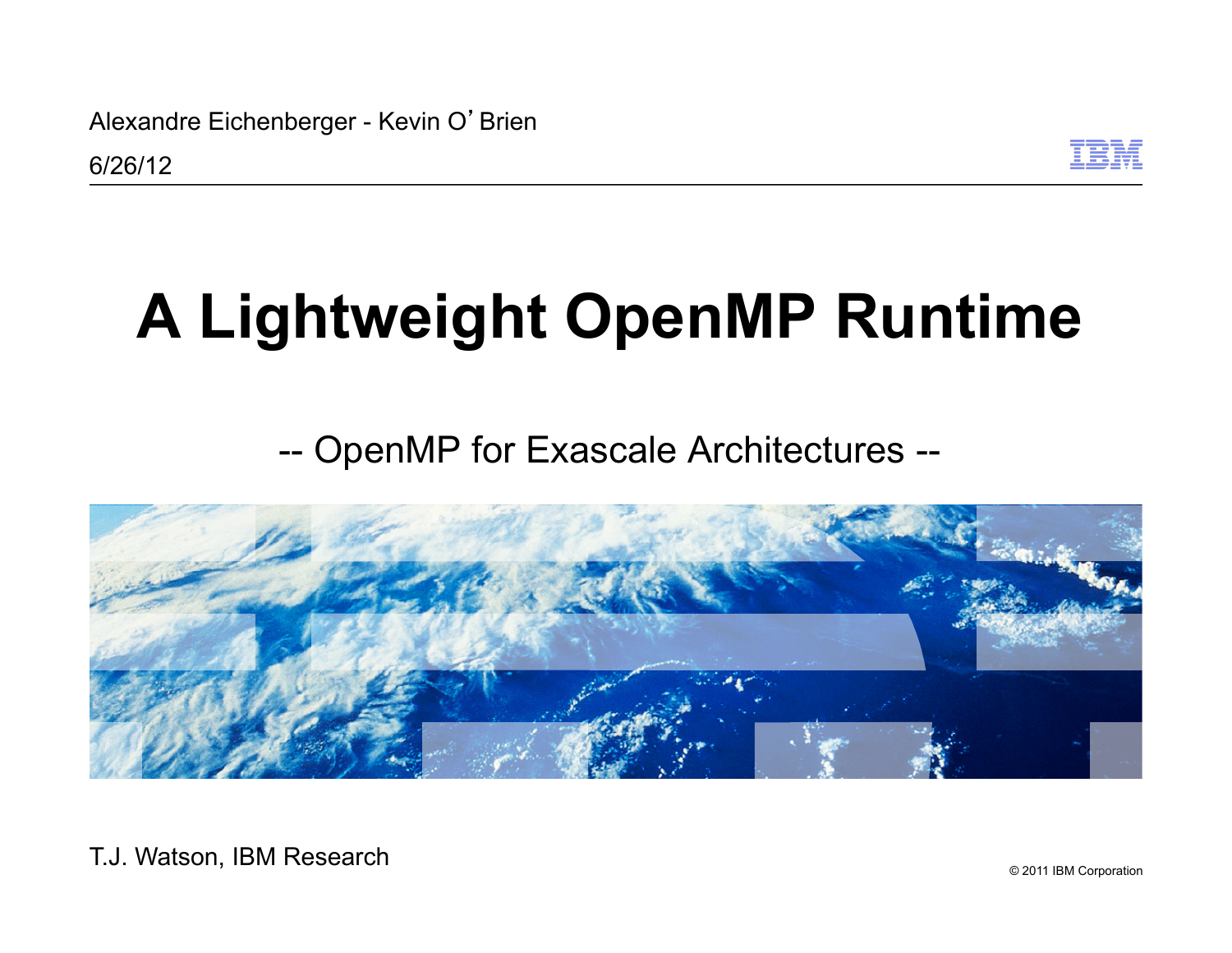

### **Goals**

### **Thread-rich computing environments are becoming more prevalent**

- more computing power, more threads
- less memory relative to compute

### **There is parallelism, it comes in many forms**

- hybrid MPI OpenMP parallelism
- mixed mode OpenMP / Pthread parallelism
- nested OpenMP parallelism

### **Have to exploit parallelism efficiently**

- providing ease of use for casual programmers
- providing full control for power programmers
- providing timing feedback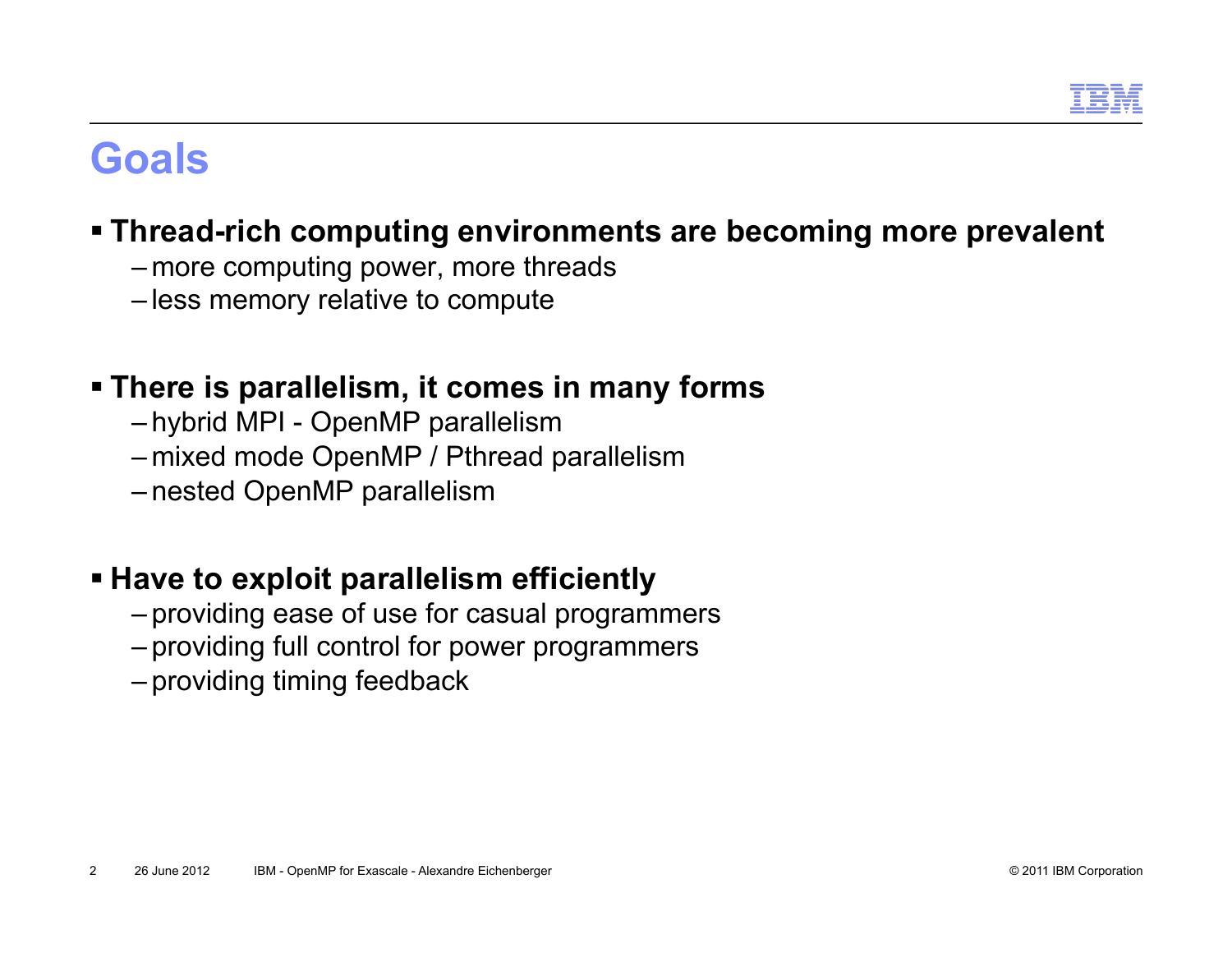

### **Objectives Of Lightweight-OpenMP Runtime**

#### **Handle more threads**

- lower OpenMP overheads
	- lower scalar overheads (Amdal's law)
	- better scaling of overheads (more threads)
- develop new algorithms inside research runtime

#### **Handle nested parallelism: more control with thread affinity**

- more user input on how to map computation to threads
	- currently: no affinity support provided by user
- proposed a new thread-affinity to OpenMP standard committee
- contributed reference implementation in research runtime

#### **Todo: Provide timing feedback**

- user want to know where is the time spent
- feedback at little overheads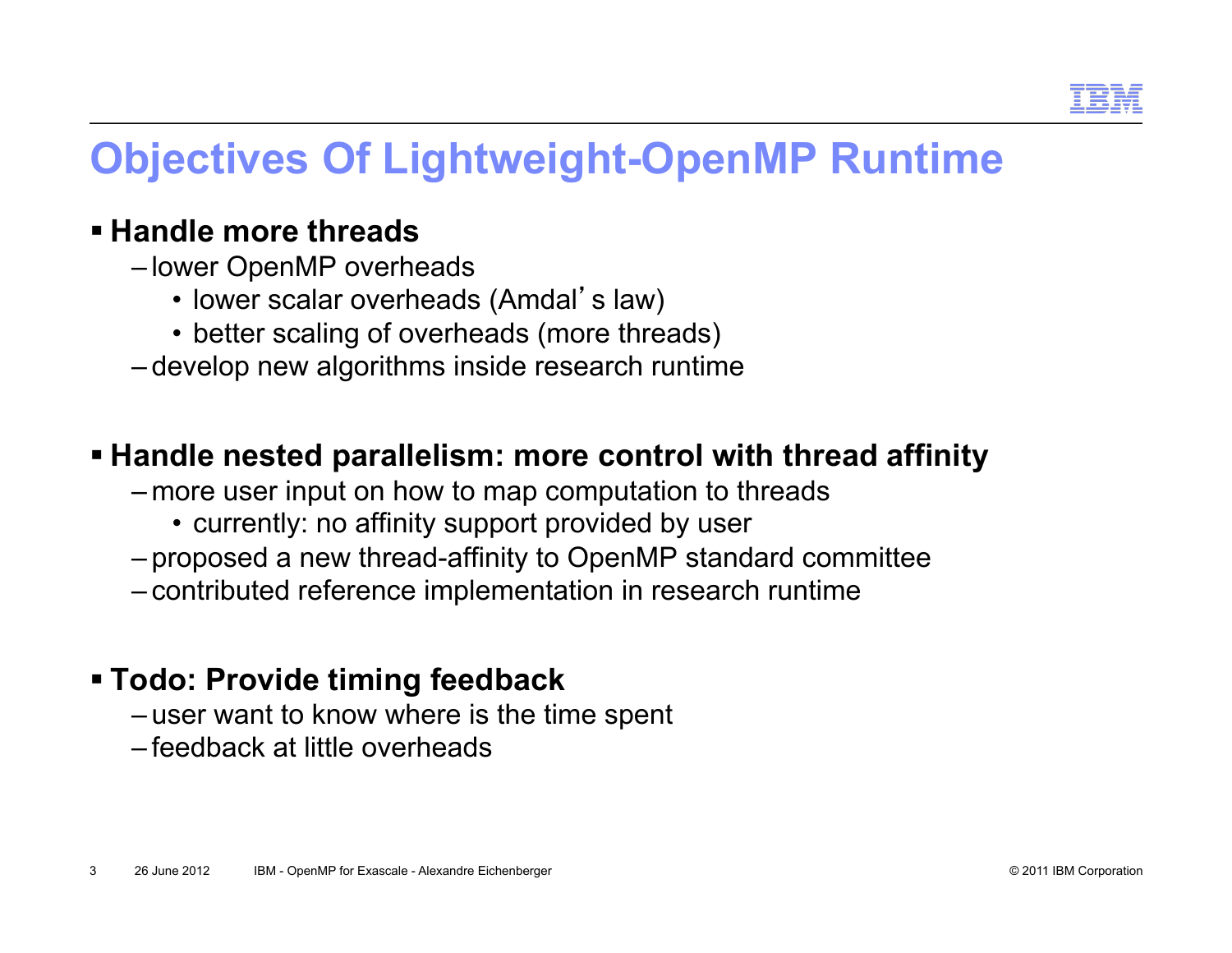

### **Part 1: Handle more threads**

- **Impact of overheads**
- **Approach for near constant-time parallel-region creation**
- **Results on BGQ**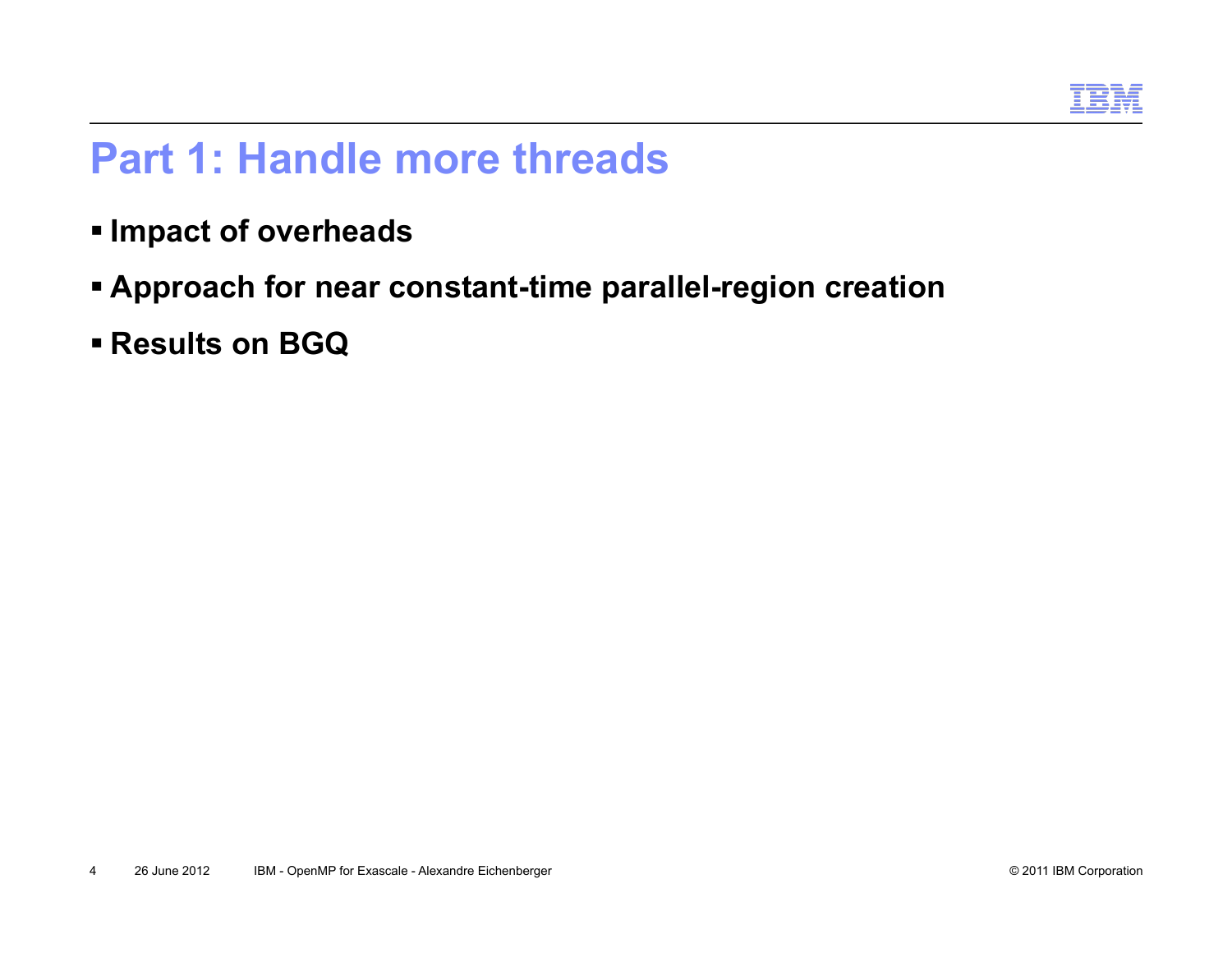### **Impact of Overhead in Prevalent Threading Model**

### **Programming Model**

#### **MPI**

– distributed process across/within nodes – explicit user-managed communication

### **Coarse-grain Parallel (OpenMP/Auto)**

- shared memory within nodes/cores
- for outer parallel-loops

### **Fine-grain Parallel (OpenMP/Auto)**

– shared memory within cores/nodes – for inner parallel-loops

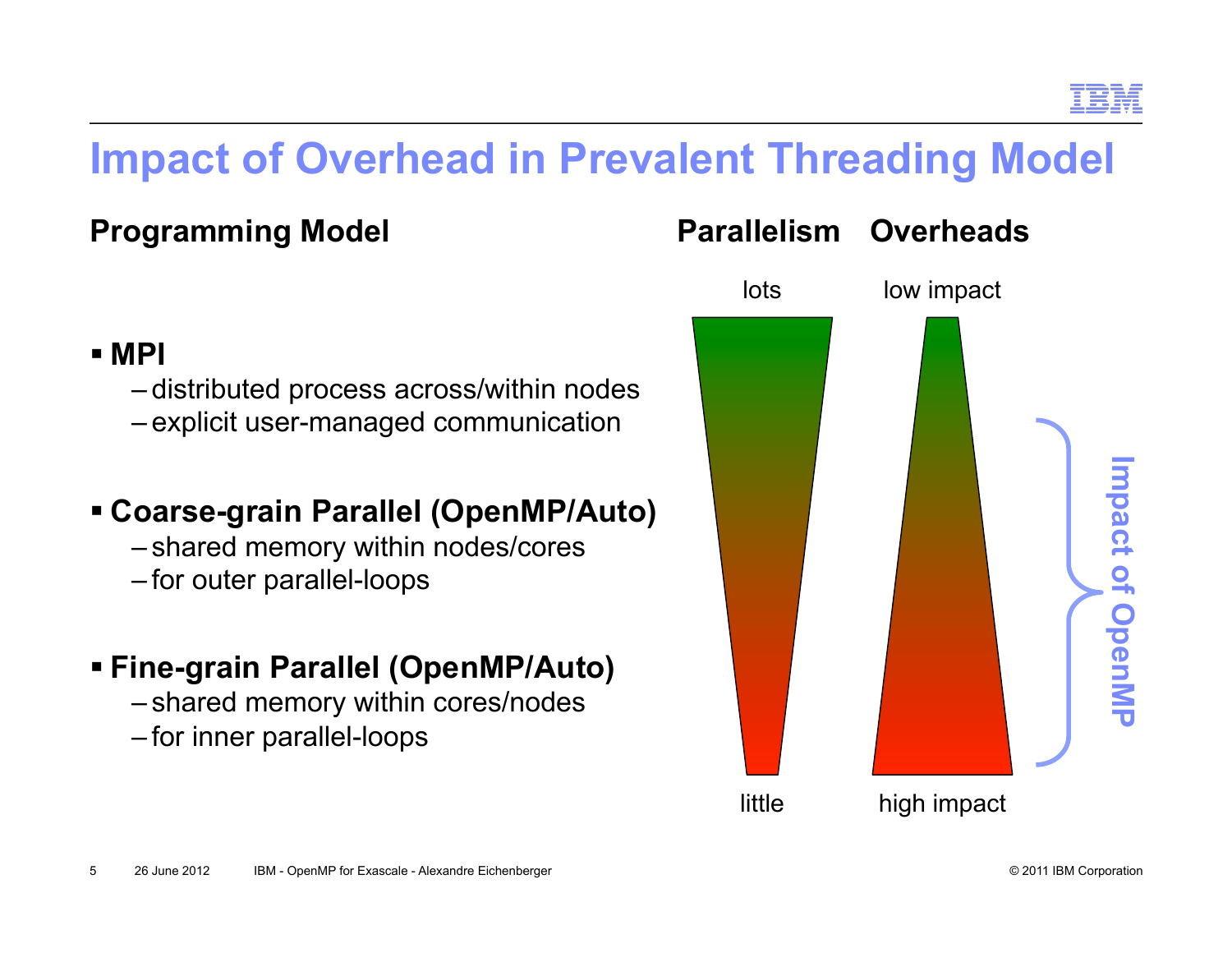

### **Basic OpenMP Operation: Parallel Region**

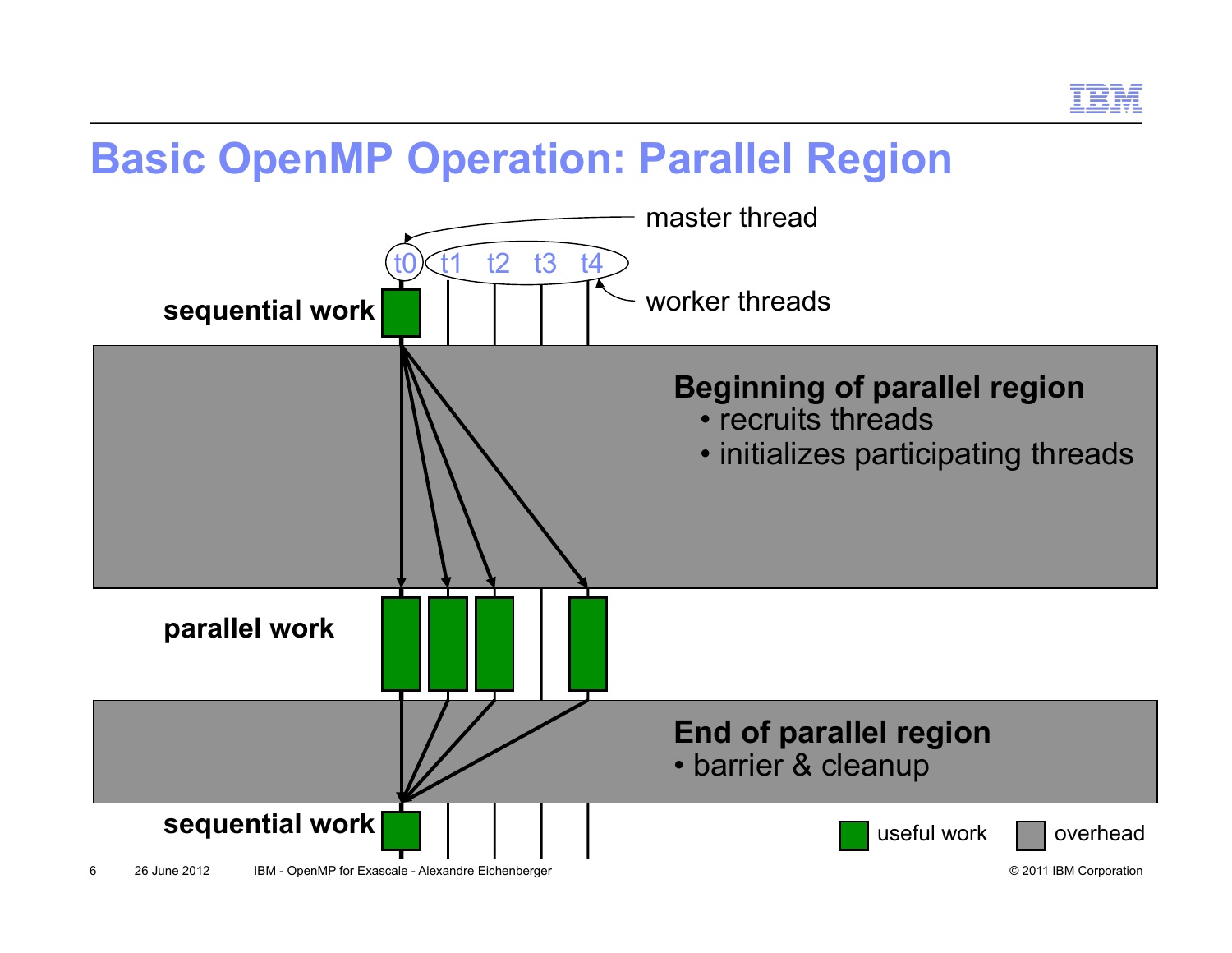

### **Source of Overheads, Due to OpenMP Standard**

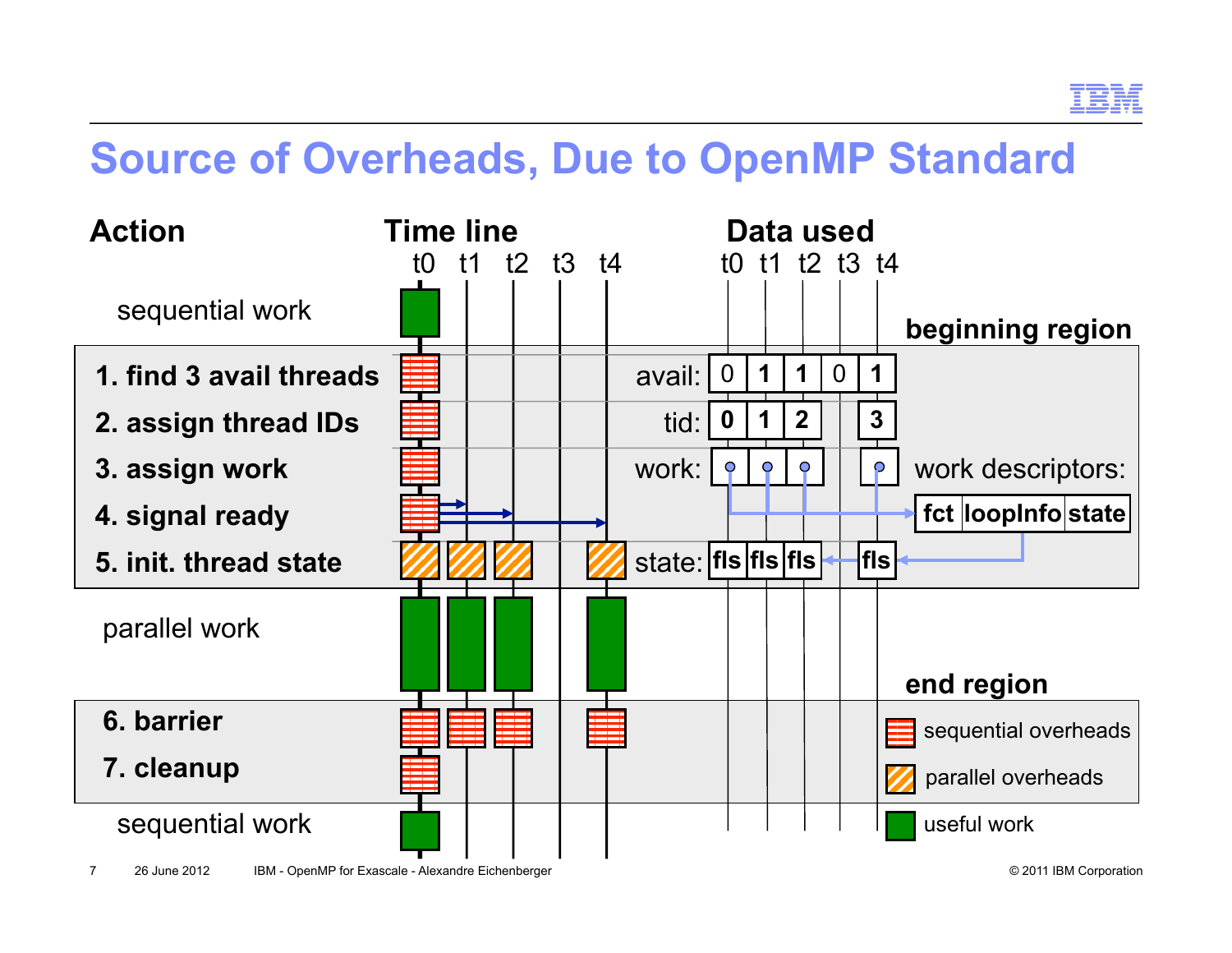

### **Optimized OpenMP Runtime Design**

### **Systematic re-design to lower overheads**

- **Eliminate sequential overhead**  – reuse previous thread allocations – in practice, near 100% hit
- **Extremely compact state**  – minimize initialization/cleanup
- **Use hardware support**

– atomic instructions (atomic increment / xor)

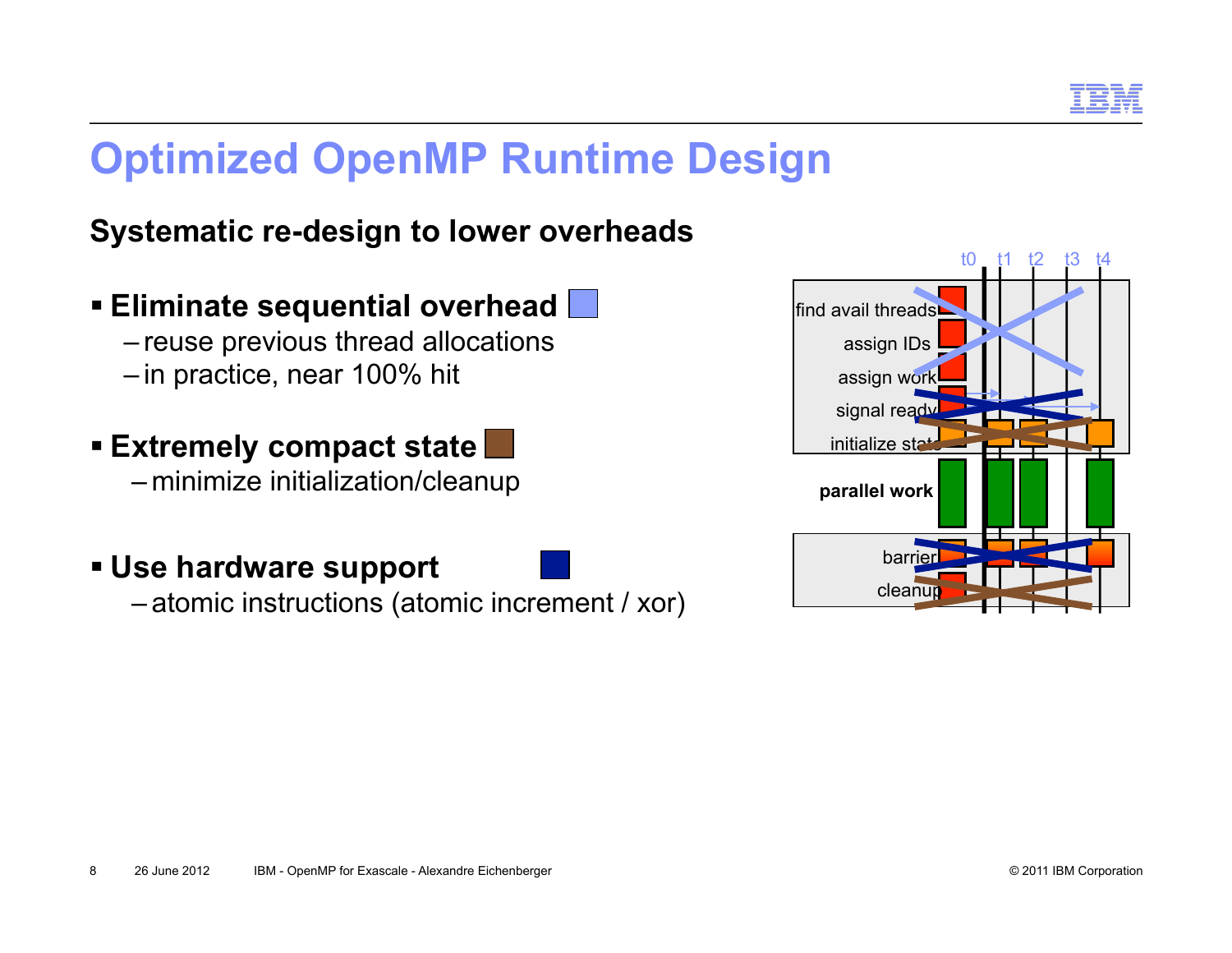

### **Optimization Guiding Principles**

### **Cache configurations to eliminate computation & communication**

– reuse as much as possible when nothing has changed

### **Minimum locking**

- one lock for protecting thread allocation data structure
- locked only on thread recruiting / freeing
- rest use atomic operations

#### **Use global state sparingly**

- work descriptor is only used for parallel region
- most other OpenMP constructs use no work descriptors

### **Allocate state statically, initialize mostly statically**

- barriers use counters initialized when initializing OpenMP
- some local state is only initialized on first use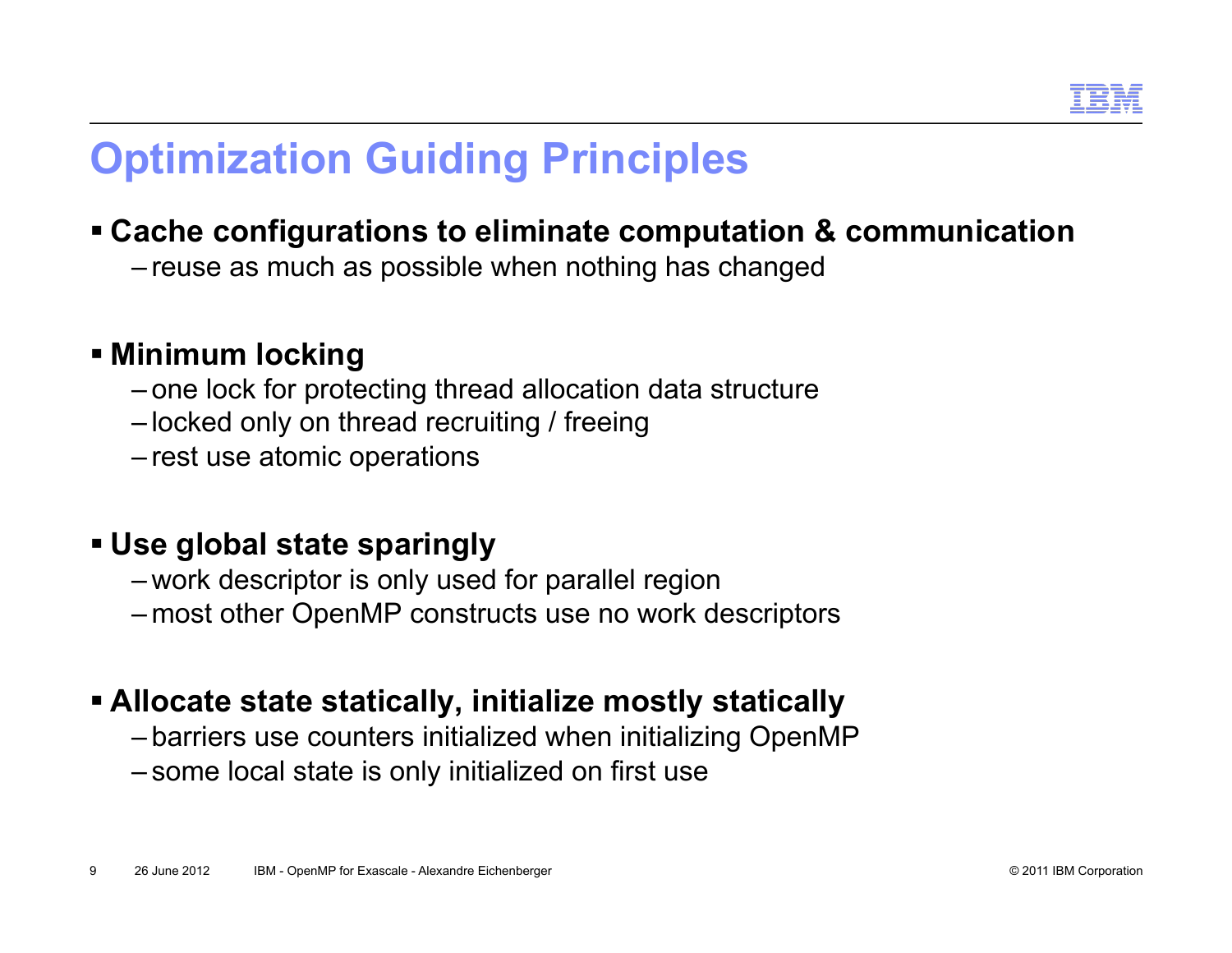

### **Example: Caching Worker Configurations**



#### **When freeing workers**

– leave workers in reserved state (A: end t8)

### **When recruiting workers**

- avoid stealing workers that were reserved by others (B: start t0)
- aim at reusing workers that were previously reserved by this master (C: start t4)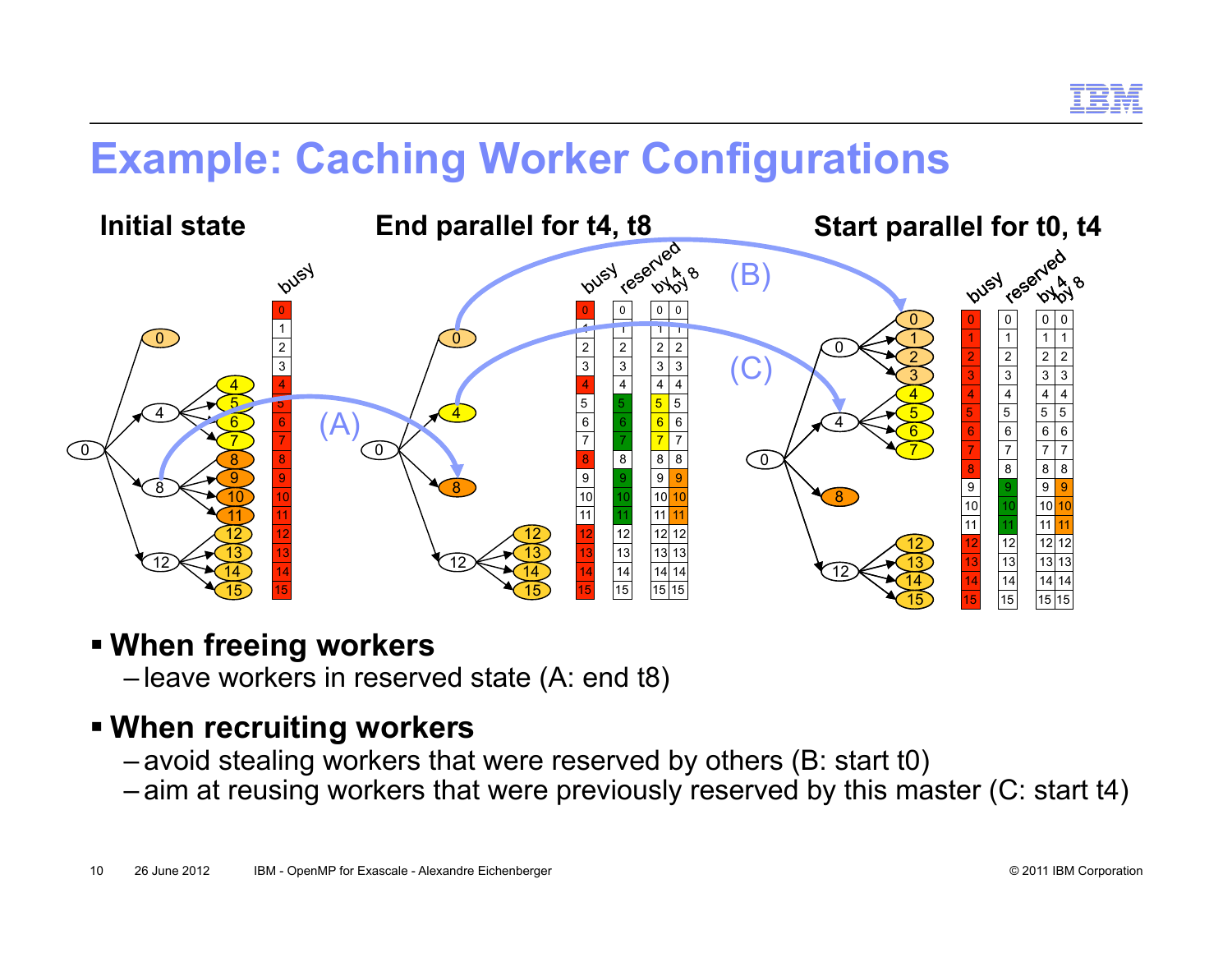

## **OpenMP Micro-Benchmark (EPCC) Results**

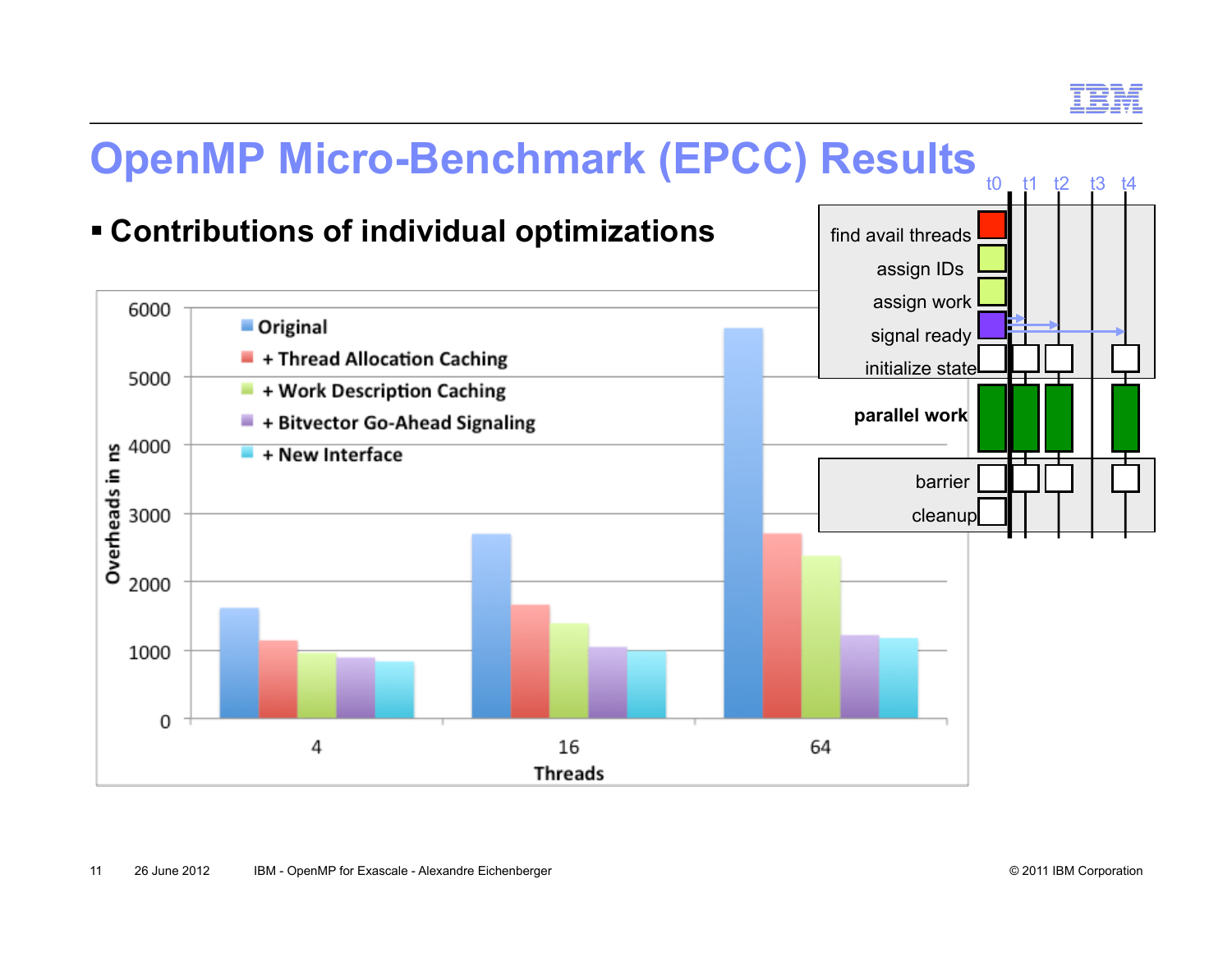### **Overhead Scaling for Parallel Region (ECPP)**

**Nearly constant overhead over wide range of thread counts** 



LOMP is an experimental runtime that implements a subset of all OpenMP functionality. Performance will be impacted until full functionality is provided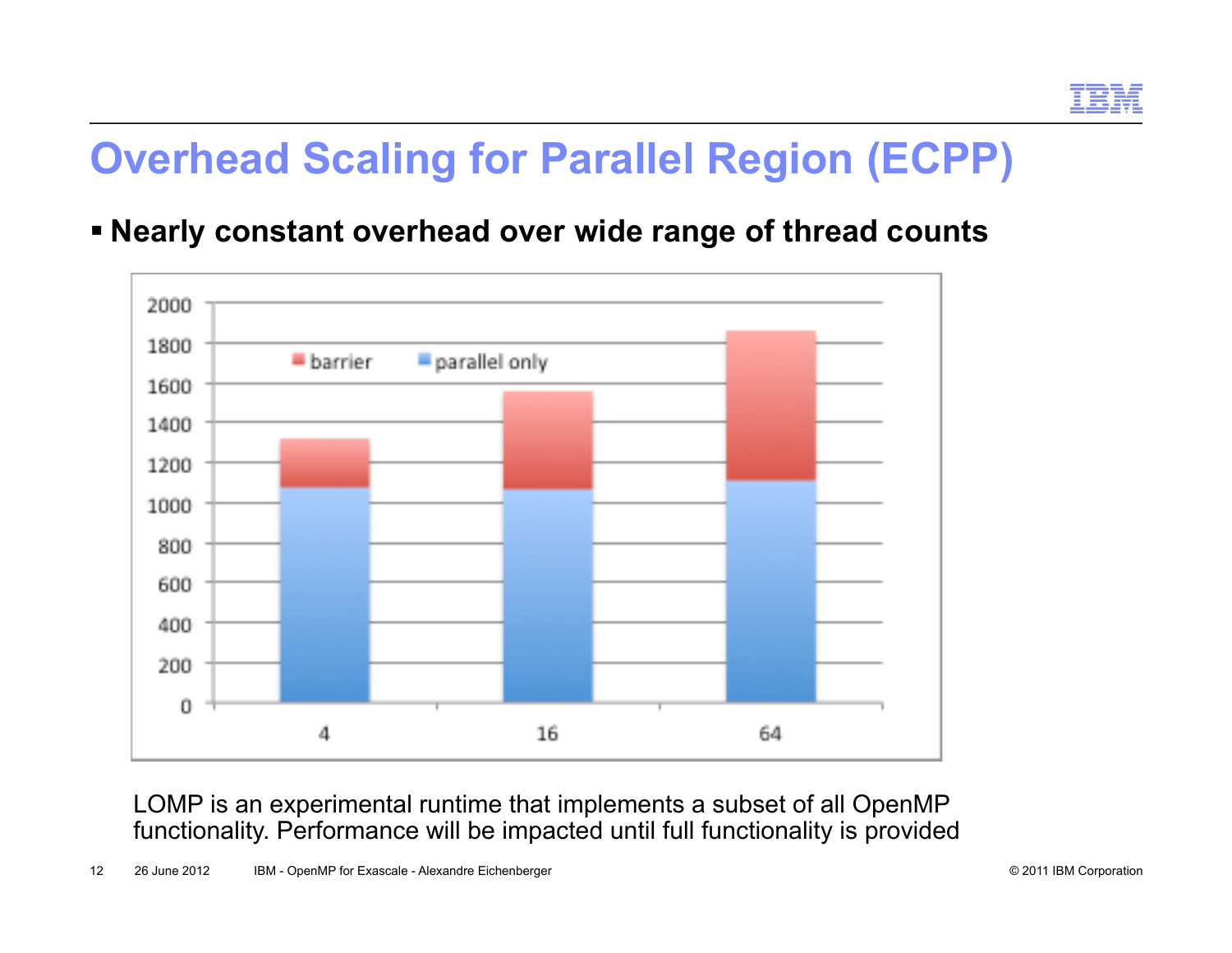

### **Observations**

### **Creating a parallel region with 4 to 64 threads**

- overhead are now reduced to below 2K cycles
- preliminary numbers, will change as we support full OpenMP

#### **While we have reduced overheads by 4x – 10x**

- remaining overheads are due to the OpenMP standard
- others are due to necessary locks / barriers / msyncs
- compiler optimization can further reduce overheads in some cases

### **Barriers becoming the dominant factor at higher thread counts**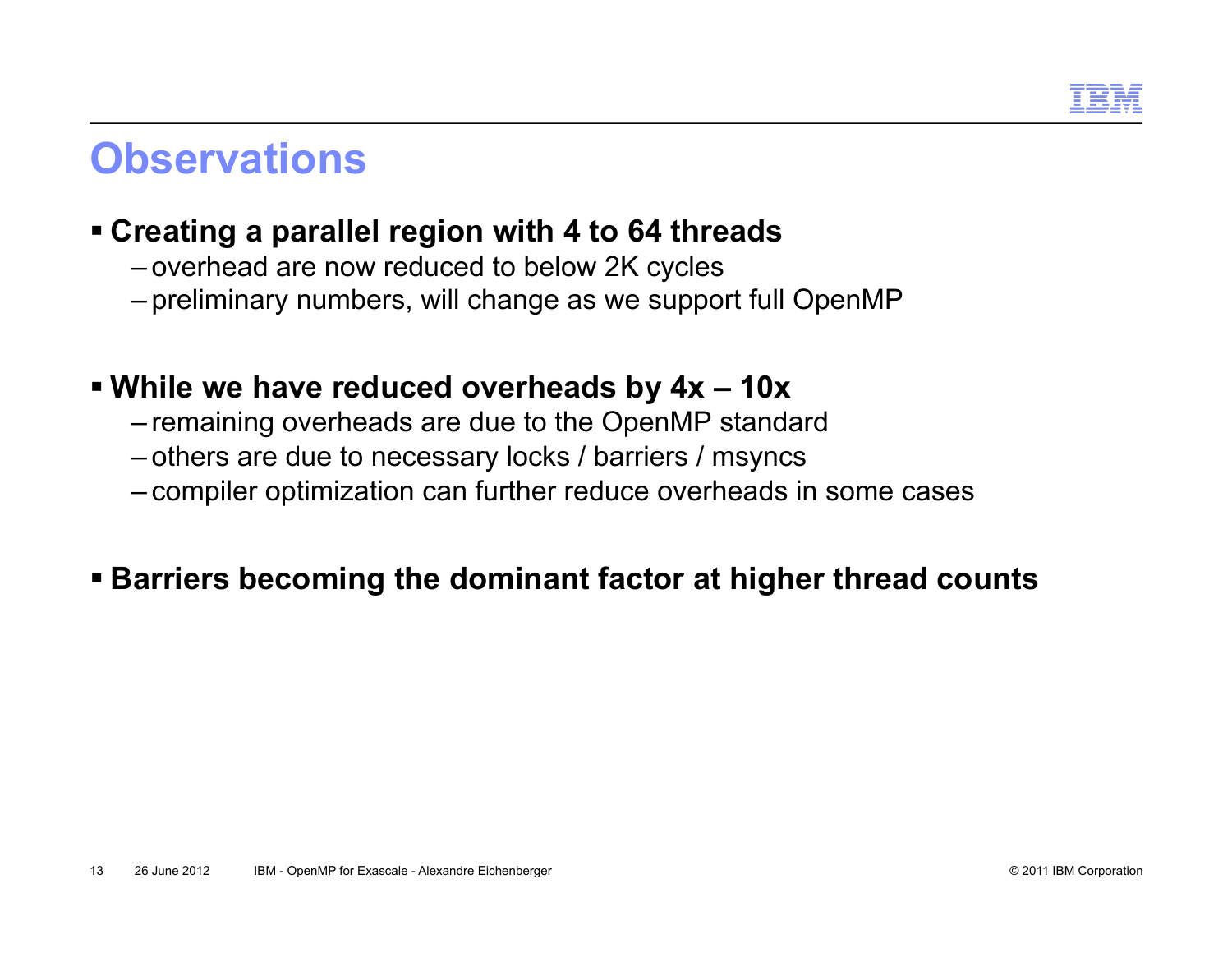

### **Part 2: Efficient Nested Parallelism**

#### **Examples of requests that are not currently possible**

- get threads on separate cores to get more L1 cache
- get threads collocated on same core to maximize cache reuse

#### **Current runtimes have a fixed policy**

- runtime tries to even out load balance across the machine
- this works well for single level of parallelism,
- not as well for nested parallelism

#### **Want to allow users to specify where to get threads**

– broad policies that cover most cases

#### **Want to allow users to specify where threads are allowed to migrate**

– for load balancing purpose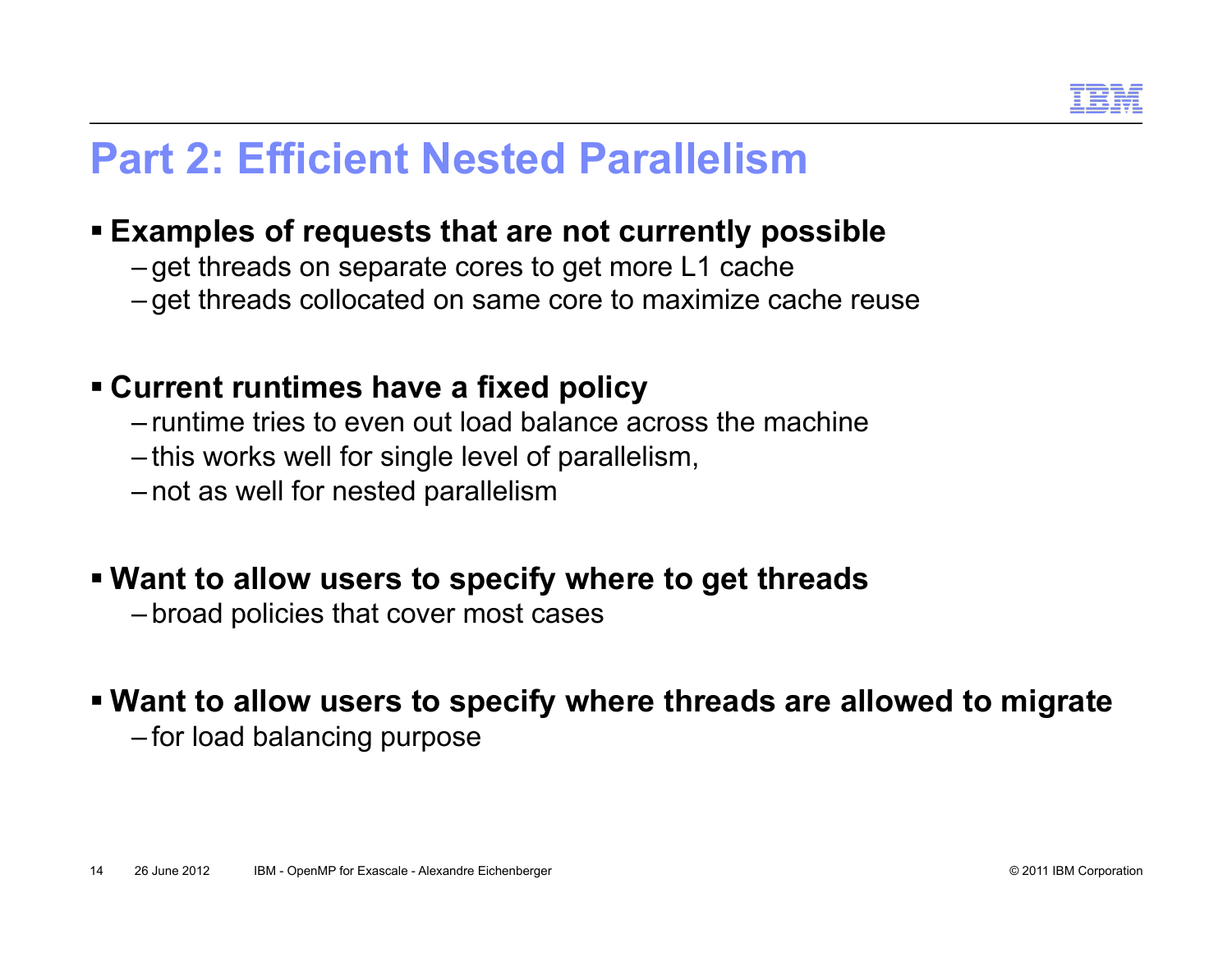

### **OpenMP Affinity Proposal**

### **Define the concept of an OpenMP Place**

- a set of one or more logical processors on which OpenMP-threads execute
- OpenMP-threads may migrate within one place

### **Let the user specify its own set of places**

- by default, the system defines its own list of places
- in MPI hybrid mode, the "mpi-run " script would defines the set of places

#### **Let the user specify how to recruit threads for OpenMP parallel**

- MASTER: put threads in same place as master
- CLOSE: put threads close to master
	- reduce false sharing, distribute among places
- –SPREAD: spread threads across the machine
	- reduce overheads of threads sharing the same core
	- optimize memory bandwidth by exploiting cores/sockets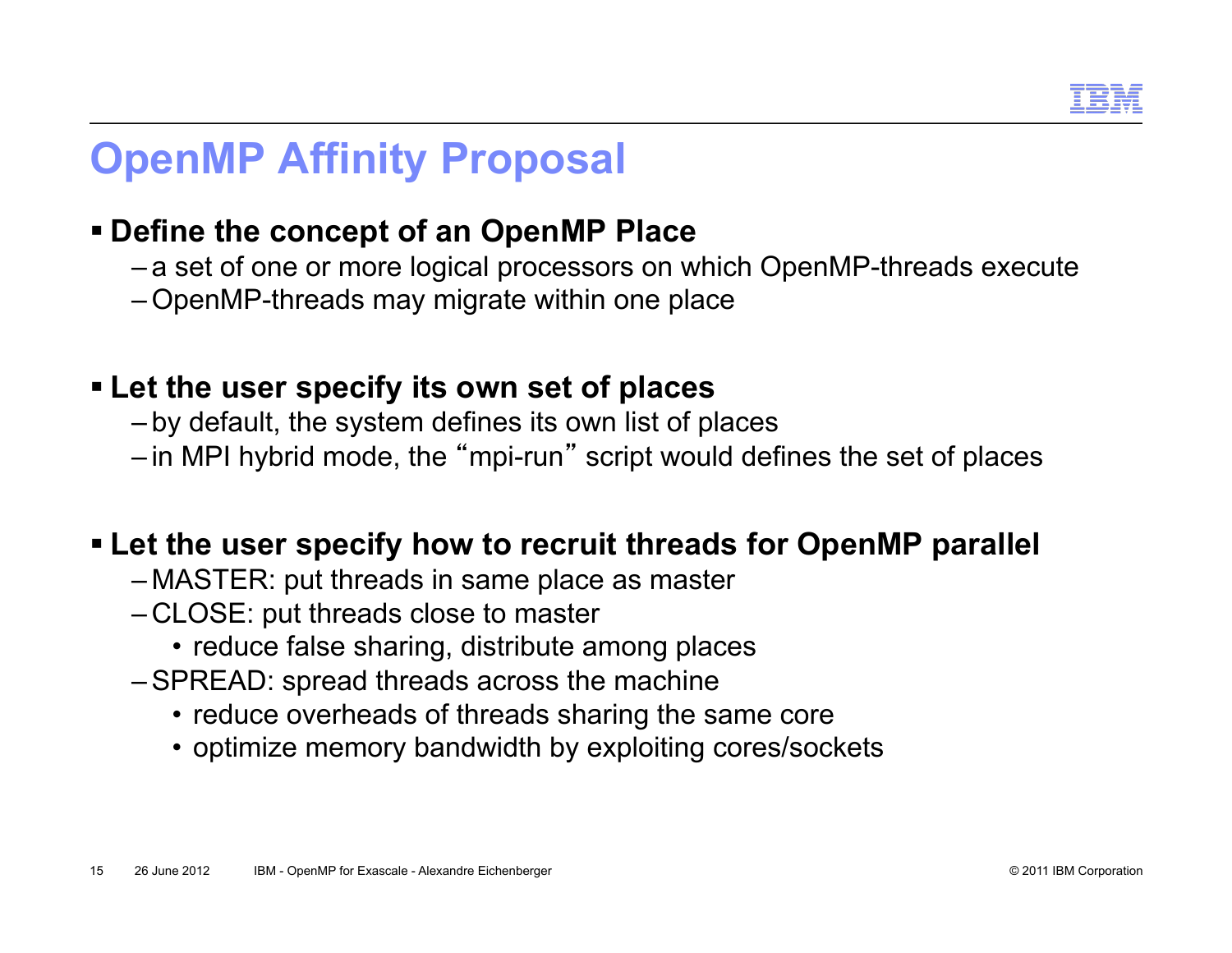

### **How to use Place Lists**

**Consider a system with 2 chips, 4 cores, and 8 hardware-threads** 





- One place per hardware-thread
	- OMP\_PLACES=hwthread
	- OMP PLACES= $(0), (1), (2), \ldots (15)$
- One place per core, including both hardware-threads
	- OMP PLACES=core
	- OMP PLACES= $(0,1),(2,3),(4,5)...(14,15)$
- One place per chip, excluding first hardware-thread
	- OMP PLACES= $(1,2,...,7),(9,10,11,...15)$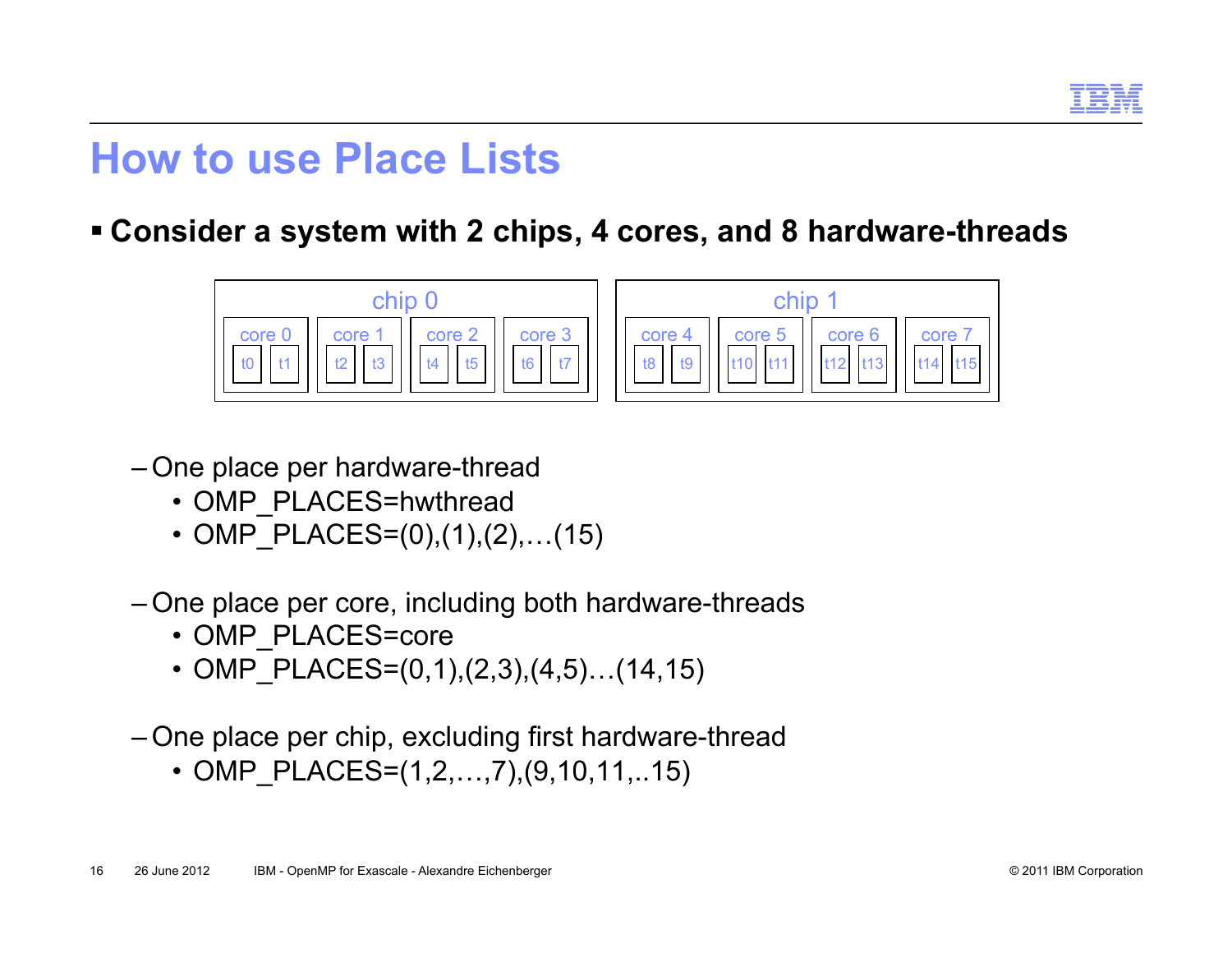

### **CLOSE Policy**

### **Compact selects OpenMP threads in the same place as the master**

– consider the next place(s) when master place is full

### **Example with OMP\_PLACES=hwthread**



\* technically "omp parallel num\_threads(2) affinity(close)" aster worker



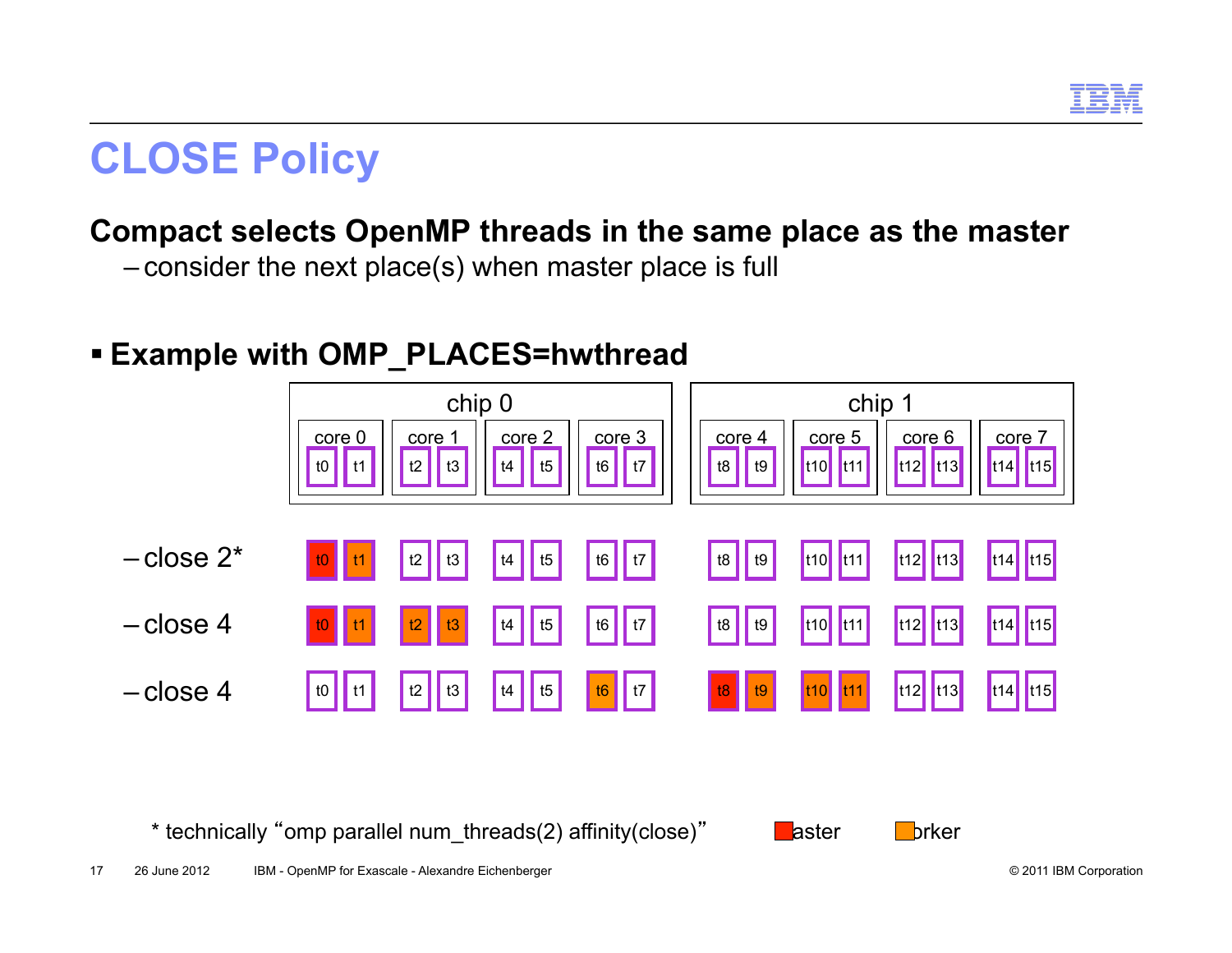

### **SPREAD Policy**

### **Spread OpenMP threads as evenly as possible among places**

### **Example with OMP\_PLACES=hwthread**



\* technically "omp parallel num\_threads(2) affinity(spread)" and master worker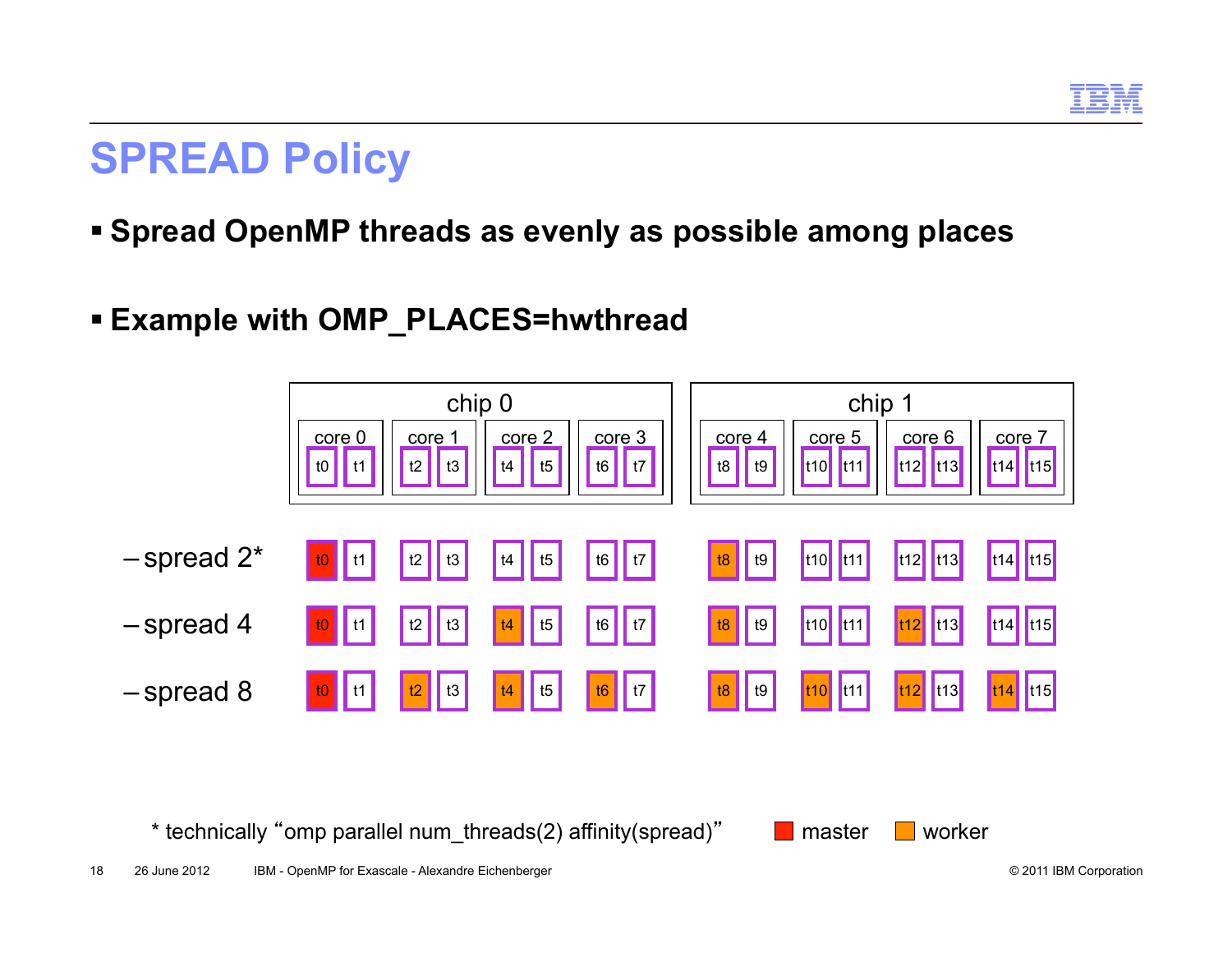

### **Spread Policy Partition the Machine**

### **Spread also implicitly partition the machine**

– so that nested parallel-regions get threads only from its subset of the machine

**Example: spread with nested, compact, parallel-regions** 

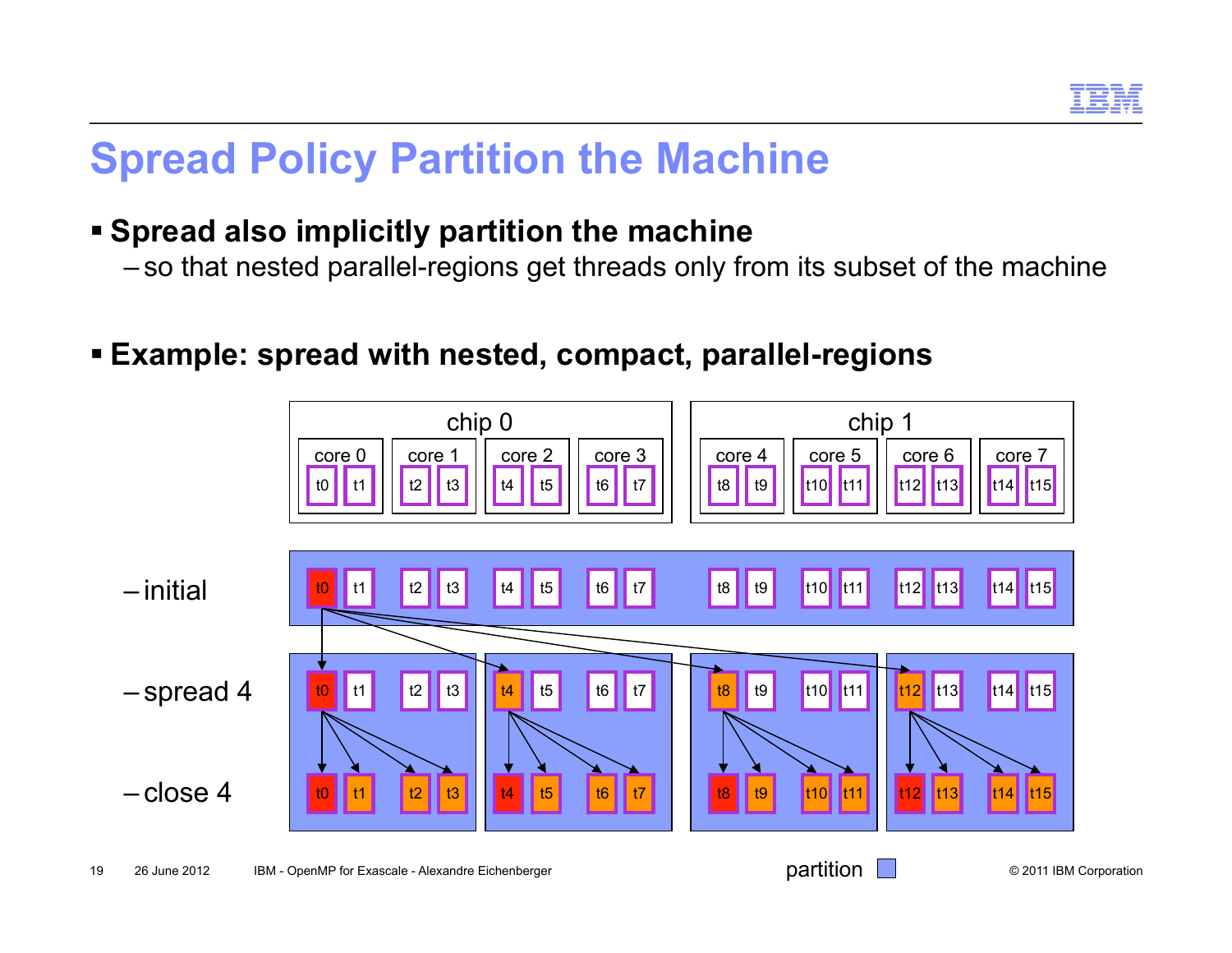

### **Observations**

#### **Give the user more fine-grain control**

- which hardware thread / core / chip to use
- which thread to select for a given parallel region
	- e.g. spread vs. compact
- where threads are allowed to migrate (within a place)

#### **Ongoing work**

- implemented in our research OpenMP runtime
- currently under review with the OpenMP Standard Language Committee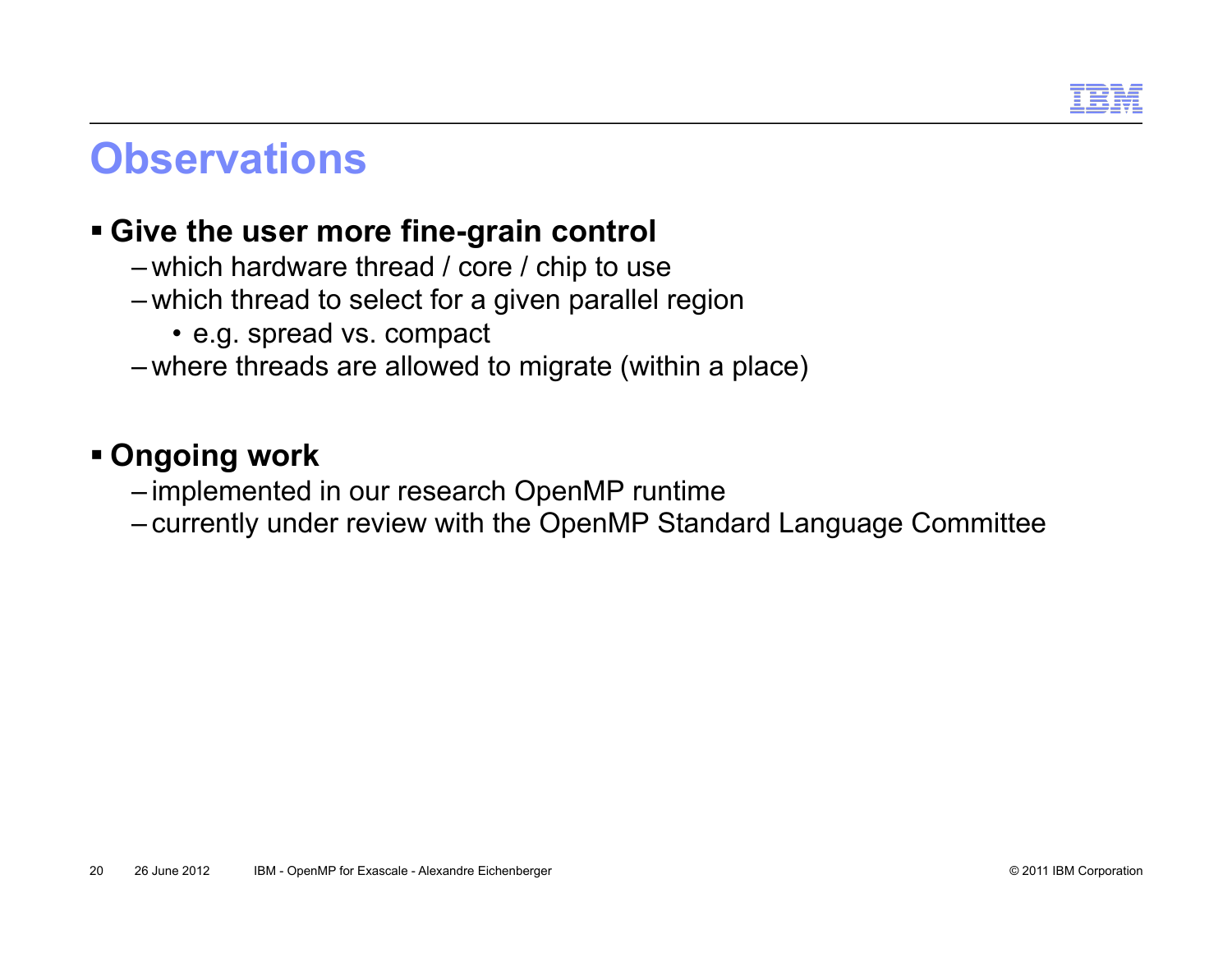

### **Part 3: Providing Timing Info**

#### **Possible approaches**

- callbacks
- statistical sampling (requires interrupt support)
- embedded timing (using low overhead hardware timers)

#### **Experimented with second approach**

- approximate overheads: 100 cycles per OpenMP constructs
- (for ref: 64-thread barrier 800-1000 cycles, parallel region 1800-2000 cycles)

#### **Questions:**

- what is needed by users
- what is needed by tool developers
- what can info can be provided cheaply